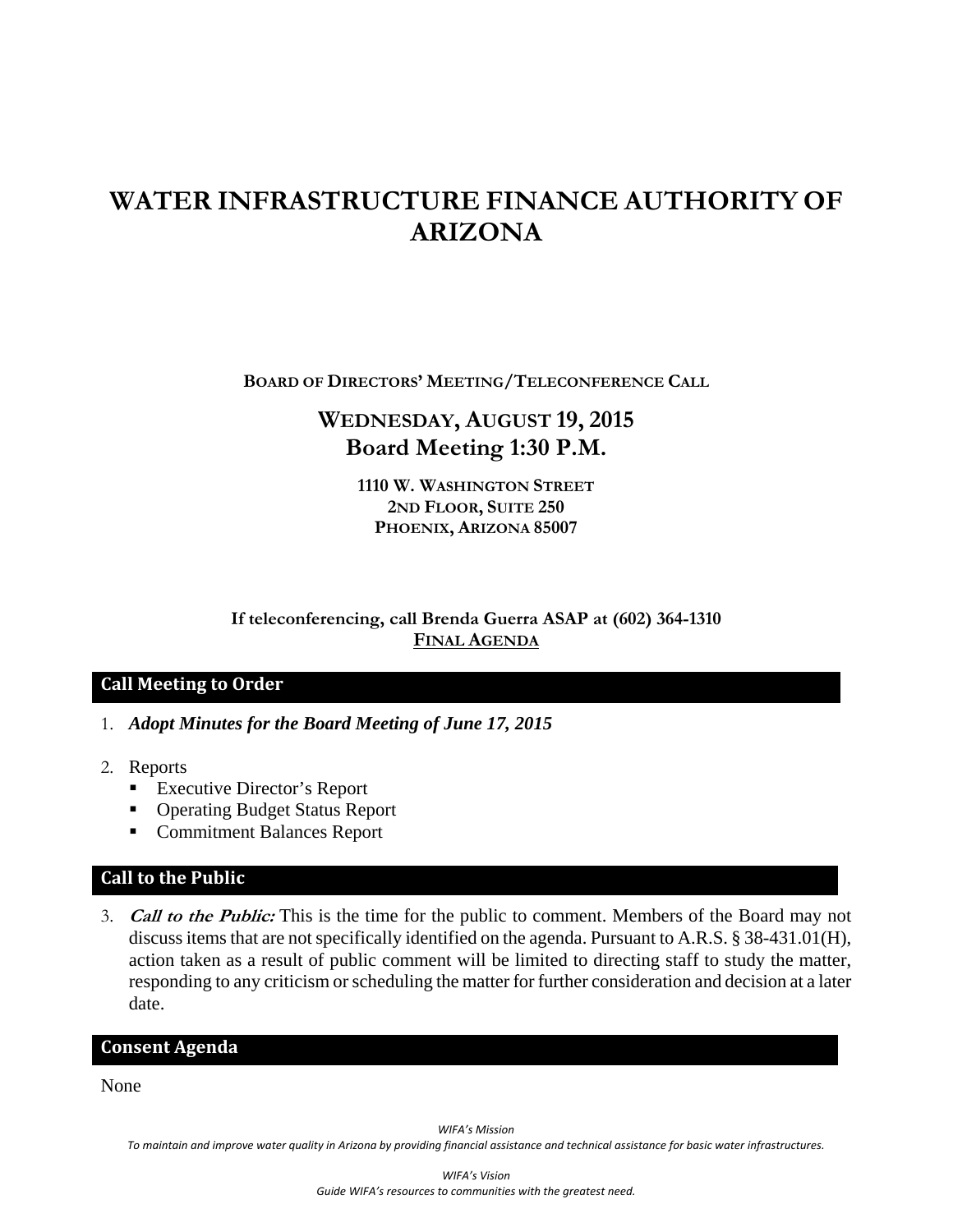4. *Adopt Revisions to CWRF Financial Assistance Project Priority List Funding Cycle 2016: Sara Konrad will lead the discussion*

CW PPL:

- Add: Town of Chino Valley (CW-004-2016)
- Town of Chino Valley (CW-003-2016) amount reduced and moved to design loan (CW-004-2016)

CW FR:

- Add: Town of Chino Valley (CW-004-2016)
- 5. *Adopt Revisions to DWRF Financial Assistance Project Priority List Funding Cycle 2016: Sara Konrad will lead the discussion*

DW PPL:

- **East Slope Water Company (DW-009-2016) amount reduced, surcharge added**
- City of Peoria (DW-012-2016) removed prior year funding points
- Clear Springs Utility Company (DW-007-2016) amount reduced
- Tierra Buena Water Company, Inc. (DW-003-2016) amount increased

DW FR:

- Add: Lake Verde Water Company (DW-014-2016)
- Remove: Appaloosa Water Company (DW-010-2016)
- 6. **Review, Discuss & Possible Action:** Approve Loan Resolution 2016-001 and Due Diligence Summary CW 002-2016 – Buckskin Sanitary District – CWRF – \$915,000 *– Rodney Held will lead the discussion*
- 7. **Review, Discuss & Possible Action:** Approve Loan Resolution 2016-003 and Due Diligence Summary DW 012-2016 – City of Peoria – DWRF – \$14,000,000 *– Rodney Held will lead the discussion*
- 8. **Review, Discuss & Possible Action:** Approve Loan Resolution 2016-002 and Due Diligence Summary DW 009-2016 – East Slope Water Company – DWRF – \$2,114,063 *– Rodney Held will lead the discussion*
- 9. **Review, Discuss & Possible Action:** Approve Loan Resolution 2016-006 and Due Diligence Summary DW 007-2016 – Clear Springs Utility Company – DWRF – \$154,794 *– Rodney Held will lead the discussion*
- 10. **Review, Discuss & Possible Action:** Approve Loan Resolution Addendum A2016-004 Town of Chino Valley – Request to extend loan resolution – *Rodney Held will lead the discussion*
- 11. **Adopt/Modify/Terminate Operating Policy:** Adopt Updated Operations Management Policy I.4 *–* Media Releases *– Sara Konrad will lead the discussion*
- 12. **Adopt/Modify/Terminate Operating Policy:** Adopt Updated Technical and Environmental Policy II.3 *–* Construction Observations*– Sara Konrad will lead the discussion*

*WIFA's Mission*

To maintain and improve water quality in Arizona by providing financial assistance and technical assistance for basic water infrastructures.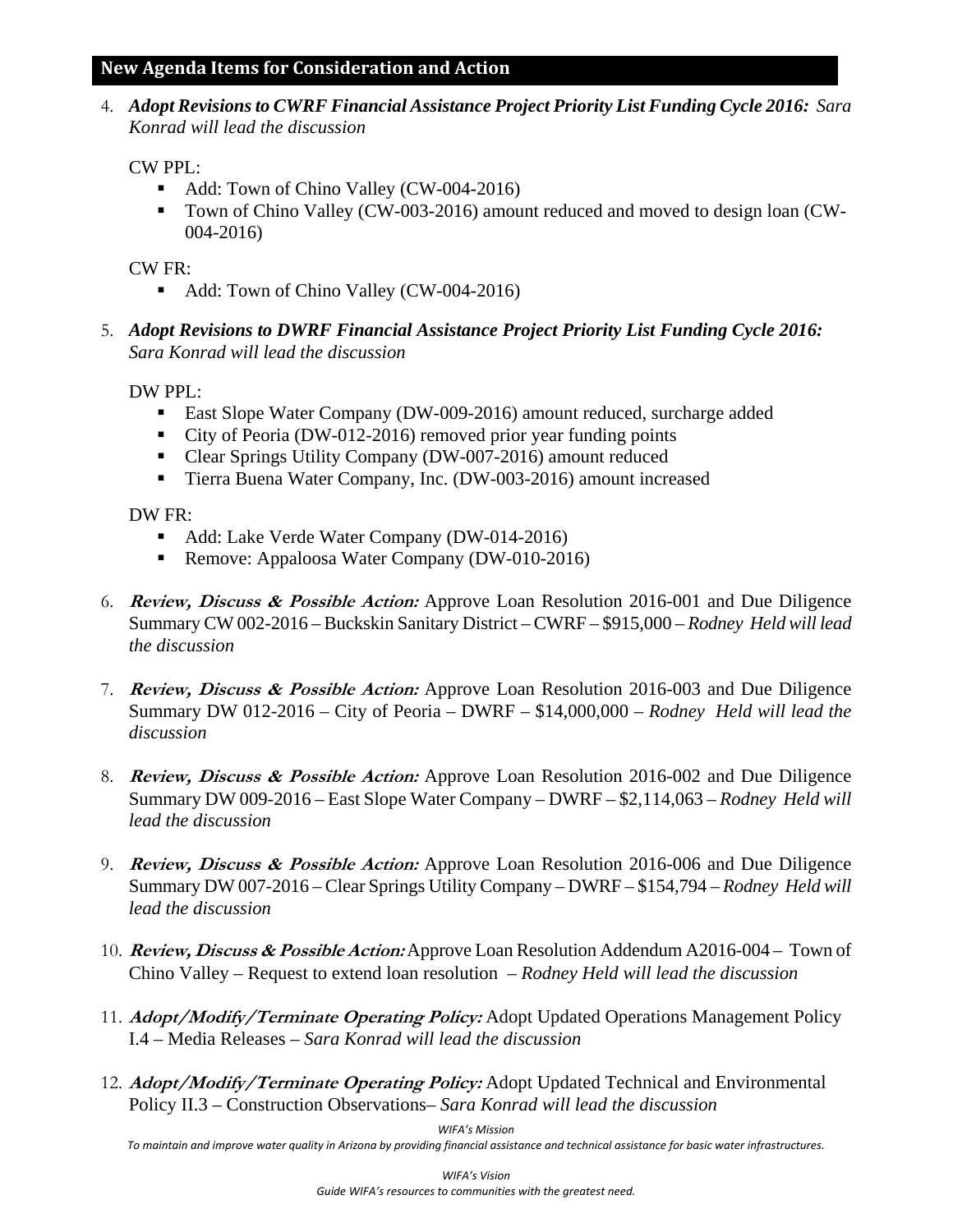- 13. **Adopt/Modify/Terminate Operating Policy:** Adopt Updated Technical and Environmental Policy II.9 *–* Drinking Water Eligibility Requirements *– Sara Konrad will lead the discussion*
- 14. **Adopt/Modify/Terminate Operating Policy:** Adopt Updated Technical and Environmental Policy II.4 *–* Technical Assistance Allocation *– Sara Konrad will lead the discussion*
- 15. **Adopt/Modify/Terminate Operating Policy:** Adopt Updated Technical and Environmental Policy II.7 *–* Green Project Reserve Incentives Policy *– Sara Konrad will lead the discussion*
- 16. **Adopt/Modify/Terminate Operating Policy:** Adopt Updated Loan Origination Policy III.11 Governmental Security Levels and Loan Structures *– Sara Konrad will lead the discussion*
- 17. **Adopt/Modify/Terminate Operating Policy:** Adopt New Information Technology Policy IV.2 **–** Computer Systems Management*– Sara Konrad will lead the discussion*

#### **Update, Discussion or Presentation**

- 18. New Business/Issues:
	- Next Board Meeting Date Wednesday, October 21, 2015 at 1:30PM in Phoenix, Arizona

#### **Meeting Conclusion & Adjournment**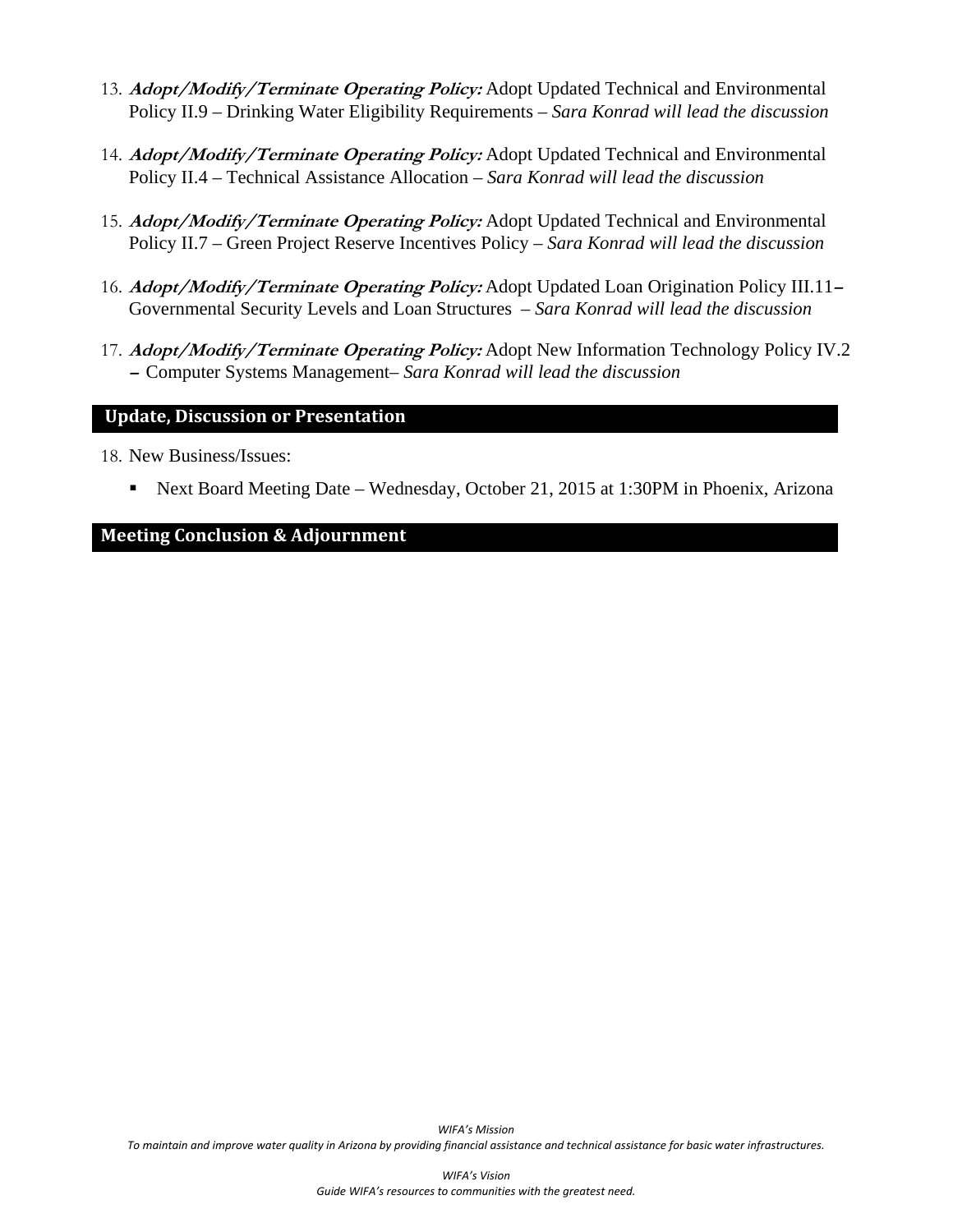#### **Arizona's Clean Water Revolving Fund**

Project Priority List 2016 Funding Cycle August 2015

| <b>PPL</b> | <b>Rank Applicant</b>                            | <b>Population</b> |        | <b>County Project Name</b>                    | Project<br><b>Number</b> | <b>Amount Requested /</b><br><b>Probable Green Amount</b> | <b>Subsidy</b> |
|------------|--------------------------------------------------|-------------------|--------|-----------------------------------------------|--------------------------|-----------------------------------------------------------|----------------|
|            |                                                  |                   |        |                                               |                          |                                                           |                |
|            | <sup>1</sup> Tri-city Regional Sanitary District | 4,014             | Gila   | Tri-City Regional Sanitary District           | 001 2016                 | \$3,263,448 / \$0                                         | 70%            |
|            |                                                  |                   |        | Area 5-6 Wastewater Conveyance &              |                          |                                                           |                |
|            | <b>Buckskin Sanitary District</b>                | 1,762             | La Paz | <b>ITreatment</b>                             | 002 2016                 | \$915,000 / \$0                                           | 80%            |
|            |                                                  |                   |        | Construction - Center Street Sewer from       |                          |                                                           |                |
| 3          | Chino Valley, Town of                            | 5,100             |        | Yavapai Highway 89 to Molly Rae and Refinance | 003 2016                 | $$4,509,646$ / \$0                                        | 80%            |
|            |                                                  |                   |        | Design - Center Street Sewer from Highway 89  |                          |                                                           |                |
| 4          | $1^{1,2}$ Chino Valley, Town of                  | 5,100             |        | Yavapai to Molly Rae                          | 004 2016                 | \$50,354 / \$0                                            | 80%            |
| Total:     |                                                  |                   |        |                                               |                          | \$8,738,448.00                                            |                |

#### **Legend:**

<sup>1</sup> *Eligible for disadvantaged community designation*

<sup>2</sup> *New project on PPL*

<sup>3</sup> *Eligible for Green Project Reserve*